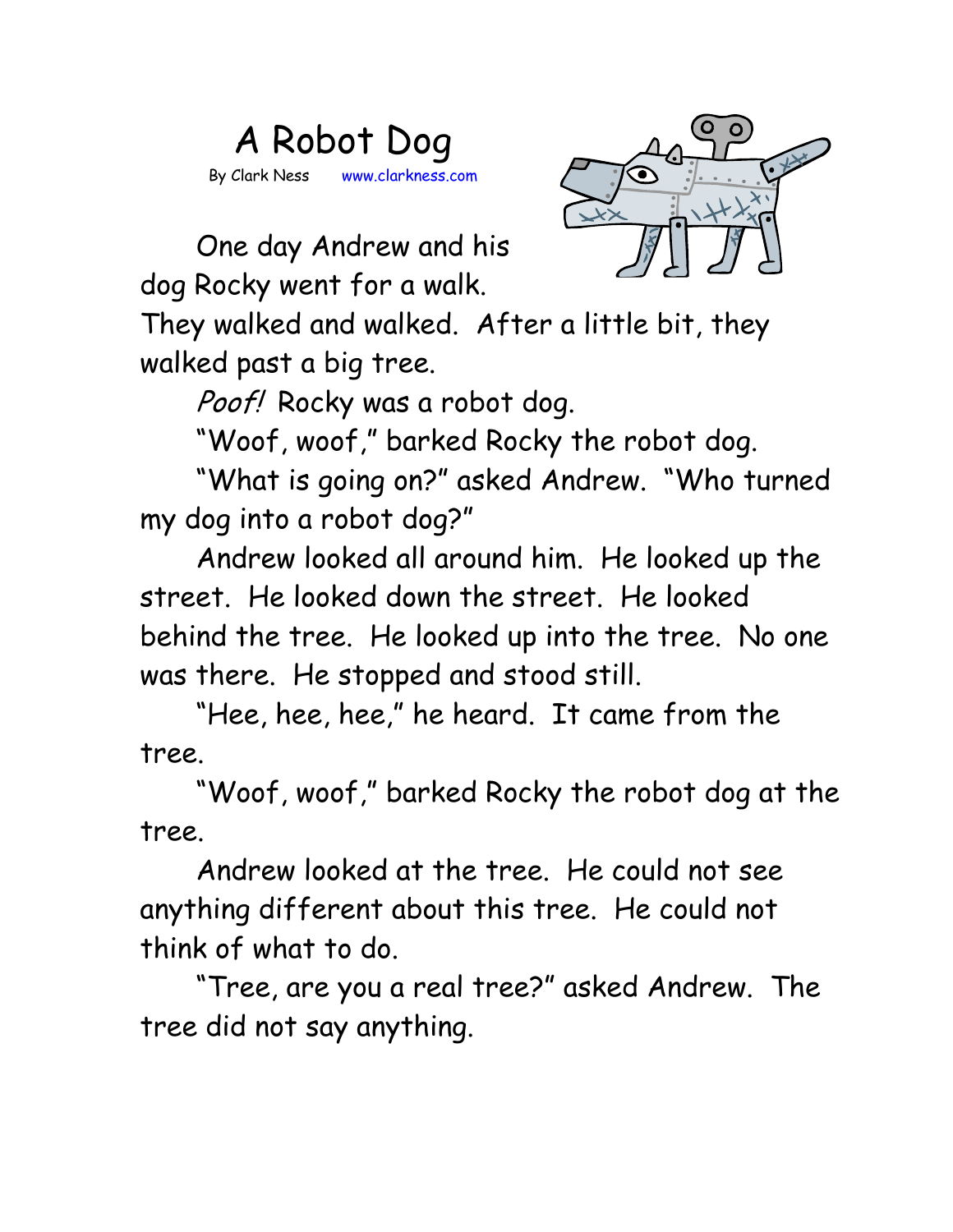Rocky the robot dog came over and smelled the tree.

"Woof, woof," he barked at it again.

Andrew was mad. He did not like it that Rocky was a robot dog. Andrew walked over to the tree and tickled it.

"Stop that," said the tree. "Why did you tickle me?"

"I think you turned my dog into a robot dog," said Andrew.

"Maybe I did, and maybe I didn't," said the tree who was holding his branches in front of himself so Andrew could not tickle him again. "It is kind of funny to see a dog become a robot."

Andrew got real mad this time and went up to the tree. He pushed away the tree's branches and tickled him some more.

"Oh, stop, stop," said the tree. "I don't want to be tickled anymore."

"I still think you turned Rocky into a robot dog," said Andrew who was about to tickle the tree again.

"Okay, okay," said the tree. "I turned your dog into a robot dog. Just don't tickle me anymore."